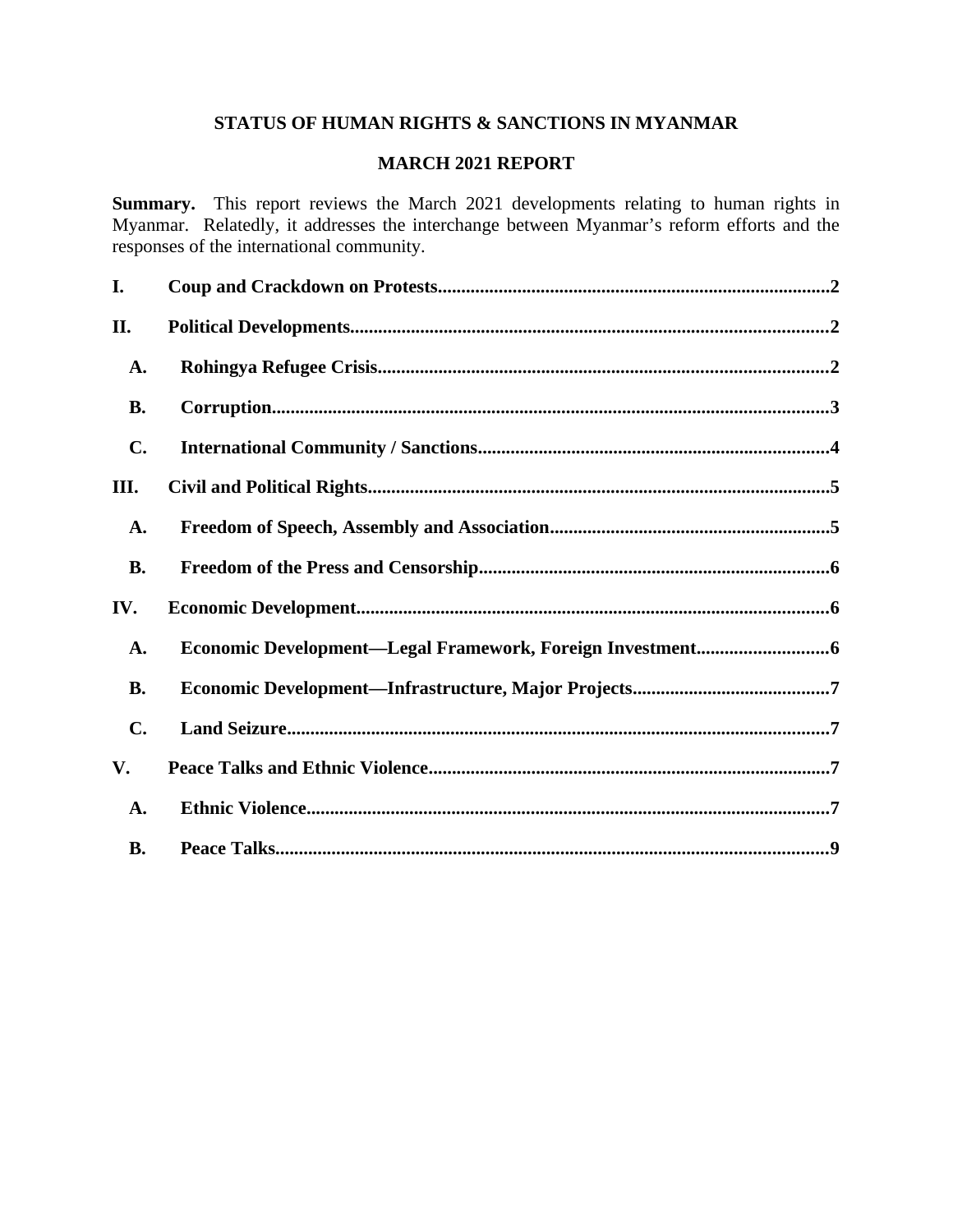#### <span id="page-1-0"></span>**I. Coup and Crackdown on Protests**

At least 102 civilians, including at least four children, were killed by the military regime on March 27, raising the death toll from the security forces' lethal crackdown on anti-regime protests to  $452<sup>1</sup>$  Undaunted by previous deadly crackdowns, people across Myanmar took to the streets to mark "Anti-Military Dictatorship Day," while the coup leaders in Naypyitaw celebrated the 76th Armed Forces Day.<sup>2</sup> Historically, March 27 is remembered as the day on which Myanmar's armed resistance against the Japanese fascists was launched in 1945. Thousands of anti-protesters defied a warning issued to the public on military-controlled Myanmar Radio and Television, MRTV, not to protest on Armed Forces Day.<sup>3</sup> MRTV delivered an open threat from the military to shoot protesters in the head and back if they took to the streets.

During the crackdown on protesters, the military regime's forces have used not only live rounds but also hand grenades.<sup>4</sup> The military regime's brutal attacks on demonstrators occurred in several cities across Myanmar, including Hpakant, the jade-mining hub in Kachin State in the country's north, Monywa, Kale, Mandalay, Myingyan, Bago, Pathein, Yangon's South Dagon and Taunggyi in Shan State.<sup>5</sup> After a young anti-regime protester was killed by a grenade attack on March 26, the regime's forces continued to use hand grenades while randomly firing live rounds on an anti-regime protest in Yangon's Hlaing Township on March 28.<sup>6</sup> During the attack, one civilian lost his left hand in a grenade explosion and suffered additional wounds to his body.<sup>7</sup> Another civilian was wounded in the leg by a grenade explosion. Among those killed on March 27, a neighborhood watch member was burned alive after being injured by gunfire from Myanmar's security forces in Aungmyethazan Township, Mandalay.<sup>8</sup>

On March 26, security forces seized ambulances before opening fire on anti-regime protesters and bystanders in Tanintharyi Region's Myeik Township.<sup>9</sup> At least four people were killed and at least two dozen were injured during the deadly crackdown.<sup>10</sup> Several protesters were arrested.<sup>11</sup> Local residents told news media that security forces used two ambulances owned by the fire service department during the assault on protesters.<sup>12</sup> On March 25, two people were killed by security forces during a crackdown on anti-regime protests in Yangon's South Dagon Township.<sup>13</sup> Several people were also injured in the shooting.<sup>14</sup> In addition, one man was shot dead and at least seven people were injured by gunfire from security forces against the residents in Sagaing Region's Tamu Township on March 25.<sup>15</sup>

Amid the intensified deadly crackdown, tens of thousands of people across Myanmar have continued to take to the streets day and night to show their defiance of the military regime.<sup>16</sup>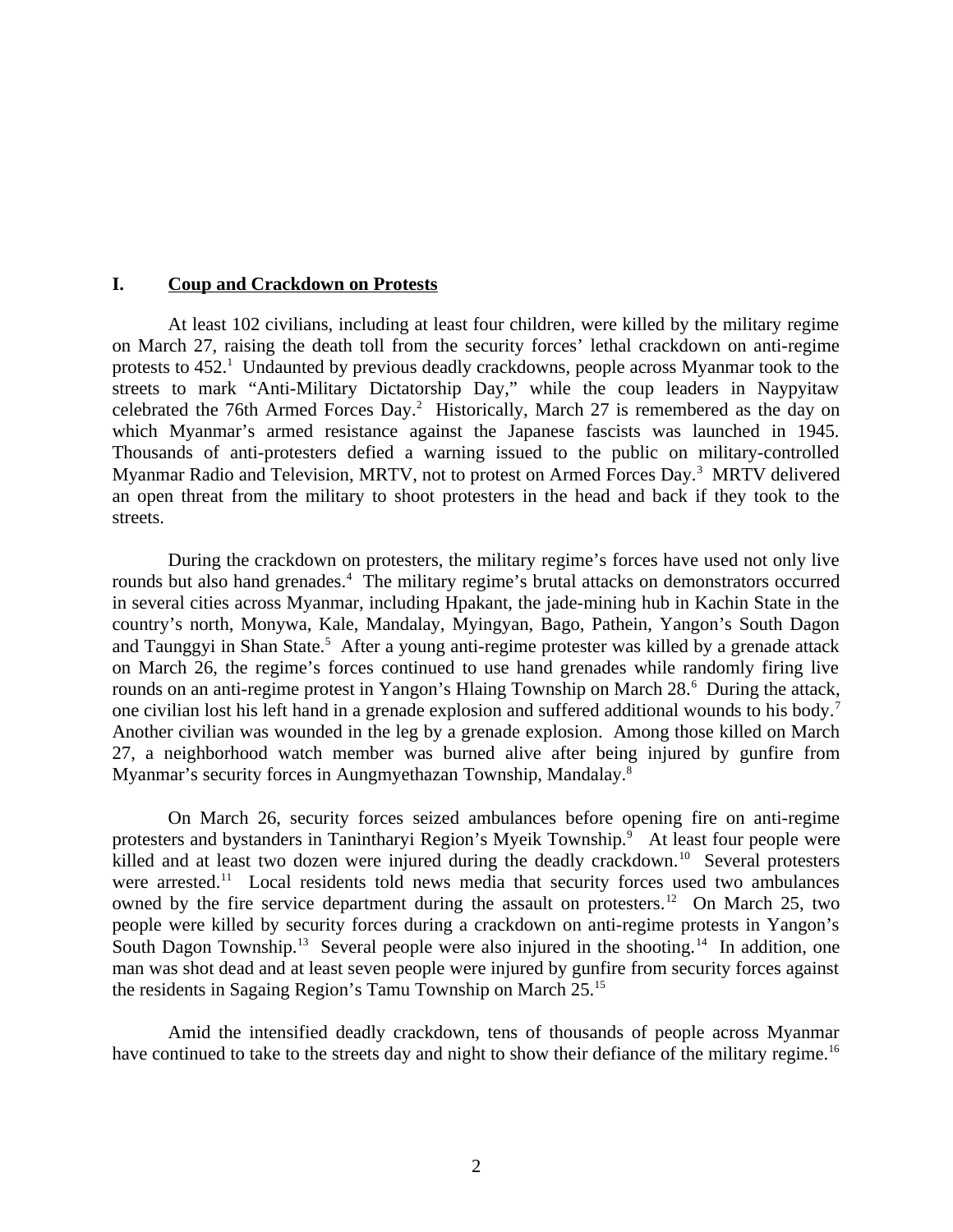Meanwhile, thousands of government staff and employees from the country's essential business sectors are taking part in the nationwide civil disobedience movement by defying the military rules.

# **II. Political Developments**

# <span id="page-2-2"></span><span id="page-2-1"></span>**A. Rohingya Refugee Crisis**

On March 22, a devastating fire spread rapidly through the Kutupalong refugee camp in Cox's Bazar.<sup>17</sup> Initial estimates indicated that more than 87,000 mostly Rohingya refugees could have been caught up in the fire, which started around 3 p.m. in Camp 8W and spread to Camps 8E, 9 and 10.<sup>18</sup> The fire quickly spread uncontrollably, fueled by strong winds and hundreds of cooking gas cylinders that exploded as the fire spread across the camp.<sup>19</sup> The International Federation of Red Cross and Red Crescent Societies reported that more than 17,000 shelters had been destroyed and tens of thousands of people displaced.<sup>20</sup> More than a thousand Red Cross staff and volunteers worked to extinguish the fire that affected portions of the camp, which contained roughly 124,000 people (representing around 10% of an estimated one million Rohingya refugees in the area).<sup>21</sup> The United Nations International Organization for Migration estimated that approximately 66% of the camp's population have been impacted by the fire.<sup>22</sup> According to early estimates from the Inter Sector Coordination Group in Cox's Bazar, 15 people lost their lives in the fire, approximately 560 people were injured, and over 400 people are missing.<sup>23</sup> Some witnesses reported that barbed wire fencing around the camp trapped many people, hurting some and preventing children from being able to flee.<sup>24</sup> International humanitarian agencies are now calling for the removal of the fences, adding that the fences had hampered the distribution of humanitarian aid and vital services at the camps in the past. $^{25}$ Furthermore, the fire has also destroyed more than 1,600 infrastructure facilities vital for daily operations, including hospitals, learning centers, aid distribution points and a registration center.<sup>26</sup>

During the first week of March, Bangladesh continued to move more Rohingya refugees to Bhasan Char, despite ongoing complaints from human rights groups about the island's vulnerability to storms and flooding. In total, over 10,000 refugees have been relocated to Bhasan Char since early December and nearly 4,000 more refugees were scheduled to be moved in early March.<sup>27</sup> The Bangladesh government claims that the relocation is voluntary, but some refugees reported being coerced.<sup>28</sup> In the middle of March, a United Nations delegation visited Bhasan Char for three days.<sup>29</sup> The intent of the visit was to assess the current situation and facilities on the island, appraise the needs of the refugees relocated there and have discussions with authorities currently working on the island.<sup>30</sup> The United Nations had not previously been allowed to conduct a technical and safety assessment of Bhasan Char and was not involved in the previous transfers of refugees there.<sup>31</sup> In the last week of March, an additional 2,500 Rohingya refugees were relocated from the camps in Cox's Bazar to Bhasan Char, marking the sixth round of relocations.<sup>32</sup>

# <span id="page-2-0"></span>**B. Corruption**

The military regime has alleged two separate corruption violations against detained leader Aung San Suu Kyi, accusing her of accepting bribes of more than \$500,000 from a local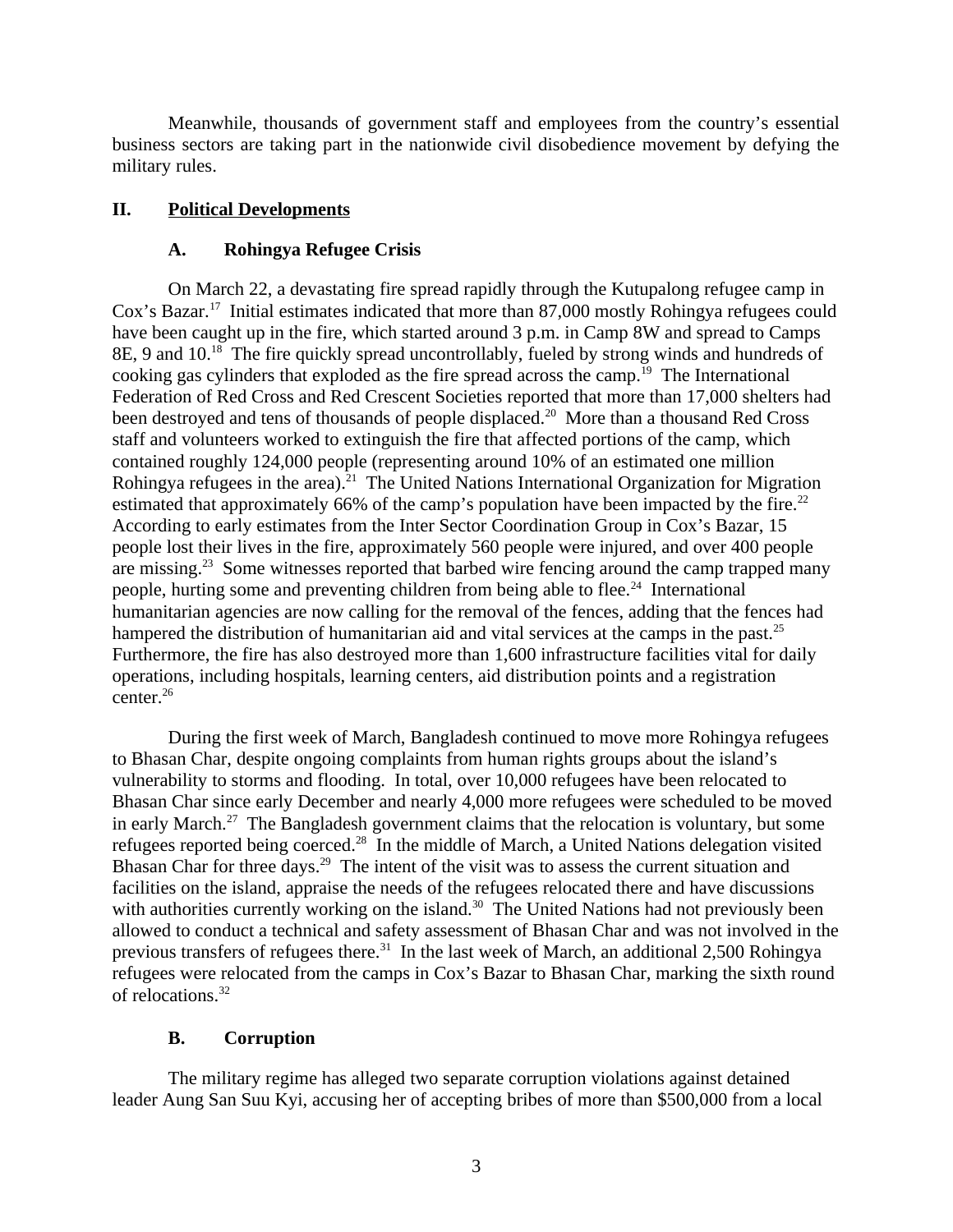businessman and of \$600,000 and 11.43 kg of gold from Chief Minister Phyo Min Thein.<sup>33</sup> The military regime has also announced an investigation into the finances of a charity founded by Aung San Suu Kyi, a move that some fear could be a pretext for filing further charges. $34$ Corruption probes have also been leveled against Win Myint and NLD chief ministers, including Dr. Zaw Myint Maung, Dr. Mying Naing, and Dr. Aye Zan.<sup>35</sup>

The military governing body has authorized the death penalty against those in townships under martial law who commit one of 23 enumerated offenses, which include corruption, high treason, and sedition.<sup>36</sup> Those accused of committing one of the 23 crimes will be tried in military court and, if sentenced to death, can appeal only to the military governing body's chairman and Yangon regional commander.<sup>37</sup>

### <span id="page-3-0"></span>**C. International Community / Sanctions**

A United Nations ("UN") special envoy warned the UN Security Council on March 31 that "a bloodbath is imminent" in Myanmar if the Security Council did not act to curb the military regime's violent crackdown against protesters.<sup>38</sup> The envoy warned that "[t]he military's cruelty is too severe and many (armed ethnic fighters) are taking clear stances of opposition, increasing the possibility of civil war at an unprecedented scale."<sup>39</sup>

In response to the continued violence against anti-coup protestors, the United States tightened export controls on Myanmar, reclassifying the level of scrutiny for exports of any sensitive technology or materials to the same level as exports to China and Russia.<sup>40</sup> The United States also imposed sanctions on two Myanmar military-controlled conglomerates, Myanma Economic Holdings Public Company Limited and Myanmar Economic Corporation Limited.<sup>41</sup> The conglomerates control a wide range of businesses, including businesses in the banking, trade, logistics, construction, mining tourism and consumer goods industries.<sup>42</sup> The United Kingdom also imposed sanctions on Myanma Economic Holdings Public Company Limited.<sup>43</sup> The European Union similarly condemned the military crackdown and confirmed that its bloc of members would adopt sanctions in response.<sup>44</sup>

The U.S. Ambassador to Myanmar spoke to the Deputy Commander-in-Chief of the Myanmar Armed Forces at the beginning of March to urge the immediate cessation of all violence against demonstrators, the immediate release of all detainees, including Aung San Suu Kyi, the end of communication blackouts and the restoration of the democratically elected government.<sup>45</sup> Italy also summoned Myanmar's ambassador to demand an end to the deadly crackdown, to repeat its condemnation of Myanmar's military coup and to request the immediate release of all those arrested in connection with the coup.<sup>46</sup>

Defense chiefs of twelve nations, including the United States, UK, Japan and Australia, signed a joint statement condemning the military regime's use of lethal force against civilians.<sup>47</sup> International leadership has also continued to denounce the military coup.<sup>48</sup>

Japan, Myanmar's largest developmental aid provider, suspended new aid programs following the military regime's brutal crackdown on anti-regime protesters in late March.<sup>49</sup> Japan's foreign minister informed the Japanese parliament that "Japan is not planning any new projects [in Myanmar]. We have taken a clear stance."<sup>50</sup>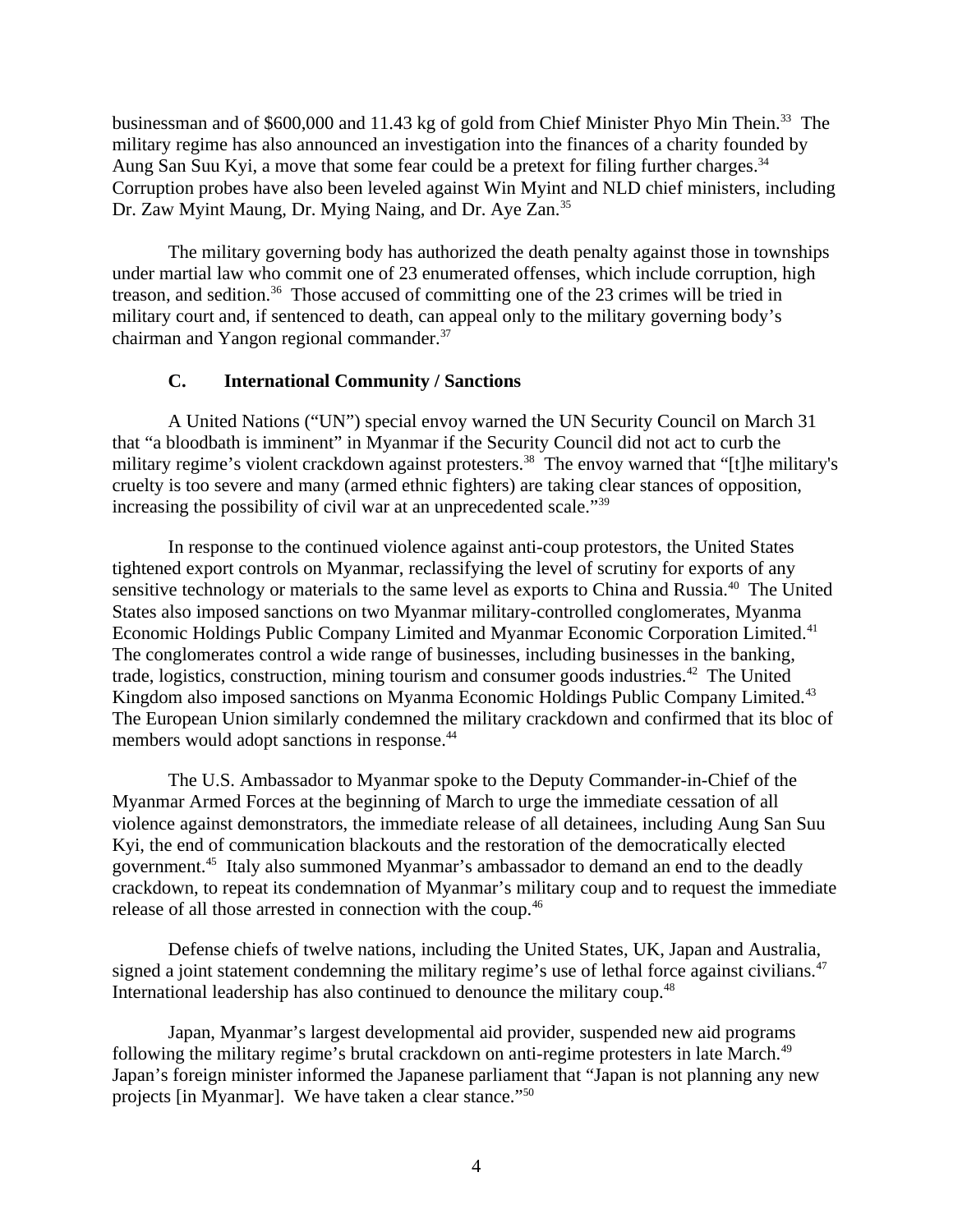In addition to governmental responses, numerous international corporations have cut ties with Myanmar, including Électricité de France, a French energy company, which suspended a hydropower project in Myanmar's Shan State worth more than \$1.5 billion over human rights concerns, and Giesecke and Devrient, a German company, which halted deliveries of products used to make Myanmar bank notes.<sup>51</sup> Elected lawmakers from Myanmar's National League for Democracy have called on foreign-owned oil and gas companies operating in Myanmar to suspend business ties with the military regime, warning that the funds from sales of oil and gas may be used to reinforce human rights violations in Myanmar. $52$ 

The Association of Southeast Asian Nations announced in early March 2021 that it is ready to assist Myanmar in a "positive, peaceful and constructive manner."<sup>53</sup>

Thomas Andrews, the UN special rapporteur on human rights in Myanmar, warned that the military regime is probably committing crimes against humanity, stating that there is clear evidence that the regime's crimes are widespread and part of a coordinated campaign.<sup>54</sup> A UN expert urged the UN Security Council to impose a global arms embargo and targeted sanctions against Myanmar's military, and the United Kingdom urged its citizens to leave Myanmar, if possible.<sup>55</sup>

Facing continued criticism on the world stage and from anti-coup protestors, China and Russia have both expressed "deep concern" about the situation in Myanmar. However, both countries opposed the UN Security Council resolution condemning the coup.<sup>56</sup> China put forward a three-point proposal on de-escalating the situation in Myanmar, although the plan does not explicitly condemn the coup.<sup>57</sup>

### **III. Civil and Political Rights**

### <span id="page-4-1"></span><span id="page-4-0"></span>**A. Freedom of Speech, Assembly and Association**

The Committee Representing Pyidaungsu Hluttaw ("CRPH") was founded by National League for Democracy ("NLD") lawmakers following the February coup as a challenge to the legitimacy of the military regime, both at home and abroad. On March 19, the military regime outlawed CRPH, saying it "constitutes a danger to the rule of law, peace and stability of the state, and public peace."<sup>58</sup> While enjoying popular support both in Myanmar and overseas, the CRPH operates underground in the country; its representatives abroad have asserted the CRPH's status as the legitimate representative body of the Myanmar people at a time when the country's elected leaders, including President Win Myint and State Counselor Aung San Suu Kyi, are being detained by the junta.<sup>59</sup>

As public anger toward the military regime intensified following the junta's lethal crackdown on anti-coup protesters, Myanmar civilians have begun publicly shaming prominent members of military families on social media.<sup>60</sup> Tech-savvy pro-democracy supporters have launched a website and set up a page on Facebook revealing almost 160 people who are linked with the leaders of the February 1 coup and the junta's cabinet members. $61$ 

On March 26, the military regime said on state-run MRTV that young people had been misled by "foreign henchmen" and attributed their eagerness to join protests to a mistaken belief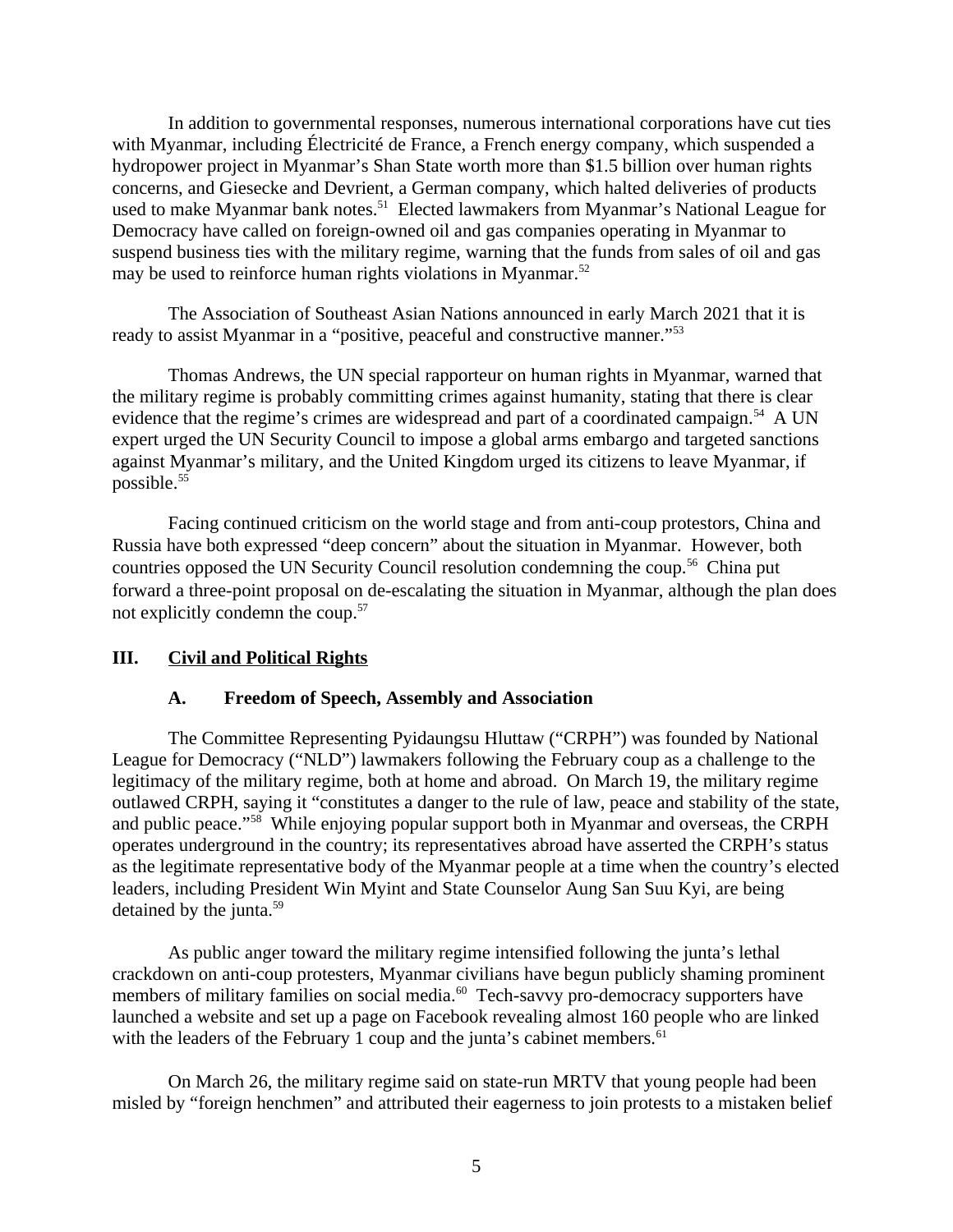that it was like playing a video game.<sup>62</sup> "You should take lessons from earlier ugly deaths, that you could be in danger of getting shot in the head and back." The spokesperson also urged parents to prevent their children from getting involved in protests. $63$  The message was the regime's first acknowledgement of the high incidence of fatal head and torso gunshot wounds among the protester casualties. $64$  The military regime previously claimed that "live rounds were not allowed to be used" and that riot-control projectiles including rubber bullets could only be used on protesters "below the waist." <sup>65</sup>

Myanmar's military regime has dismissed around 120 staff from the Ministry of Information who refused to work and have joined the civil disobedience movement.<sup>66</sup> The regime notified the striking civil servants from MRTV, which is controlled by the Ministry, of the dismissals in Yangon, Naypyitaw and various states. $67$ 

Facebook, YouTube, and TikTok have been used by the Myanmar government to spread misinformation in tandem with its state-run media.<sup>68</sup> YouTube announced that it would remove five of Myanmar's military-run channels and banned pages linked to Myanmar's army, including accounts linked to state network MRTV.<sup>69</sup> TikTok also announced it was removing content that incites violence. $70$ 

### <span id="page-5-0"></span>**B. Freedom of the Press and Censorship**

On March 12, the military regime sued The Irrawaddy under Article 505(a) of the Penal Code, which outlaws statements likely to cause military personnel to mutiny or disregard duties.<sup>71</sup> Penalties for violations include up to 3 years in prison.<sup>72</sup> Since the coup, the press has faced an onslaught of retaliation from the military, which has included the arrest of journalists and editors and late night raids.<sup>73</sup> For example, Myanmar security forces raided the offices of three independent media outlets in Yangon following a government-issued ban of the following five media outlets: Mizzima, Democratic Voice of Burma (DVB), Myanmar Now, Khit Thit Media, and 7Day News.<sup>74</sup> Despite the ban, four of the five outlets announced their intent to continue to publish online.<sup>75</sup>

At least 25 journalists have been detained during the police crackdown against the antiregime demonstrations across Myanmar between February 14 and March 1, with 10 journalists still in detention.<sup>76</sup> On March 3, Associated Press journalist Thein Zaw and five other members of the media were charged over their coverage of the protests against the February 1 coup. Accused of violating a public order law, the six face a potential maximum penalty of three years imprisonment.<sup>77</sup> On March 19, two more Myanmar journalists working for the BBC and Mizzima News were arrested by the military regime, raising the number of detained reporters to 19.<sup>78</sup> On March 24, Thein Zaw was released from Insein Prison in Yangon, with all charges dropped.<sup>79</sup> Four staff from the Shan State-based ethnic media Kanbawza Tai News were detained by the security forces after a raid on March  $24.^{80}$  The detainees include two journalists, a publisher and a security guard. $81$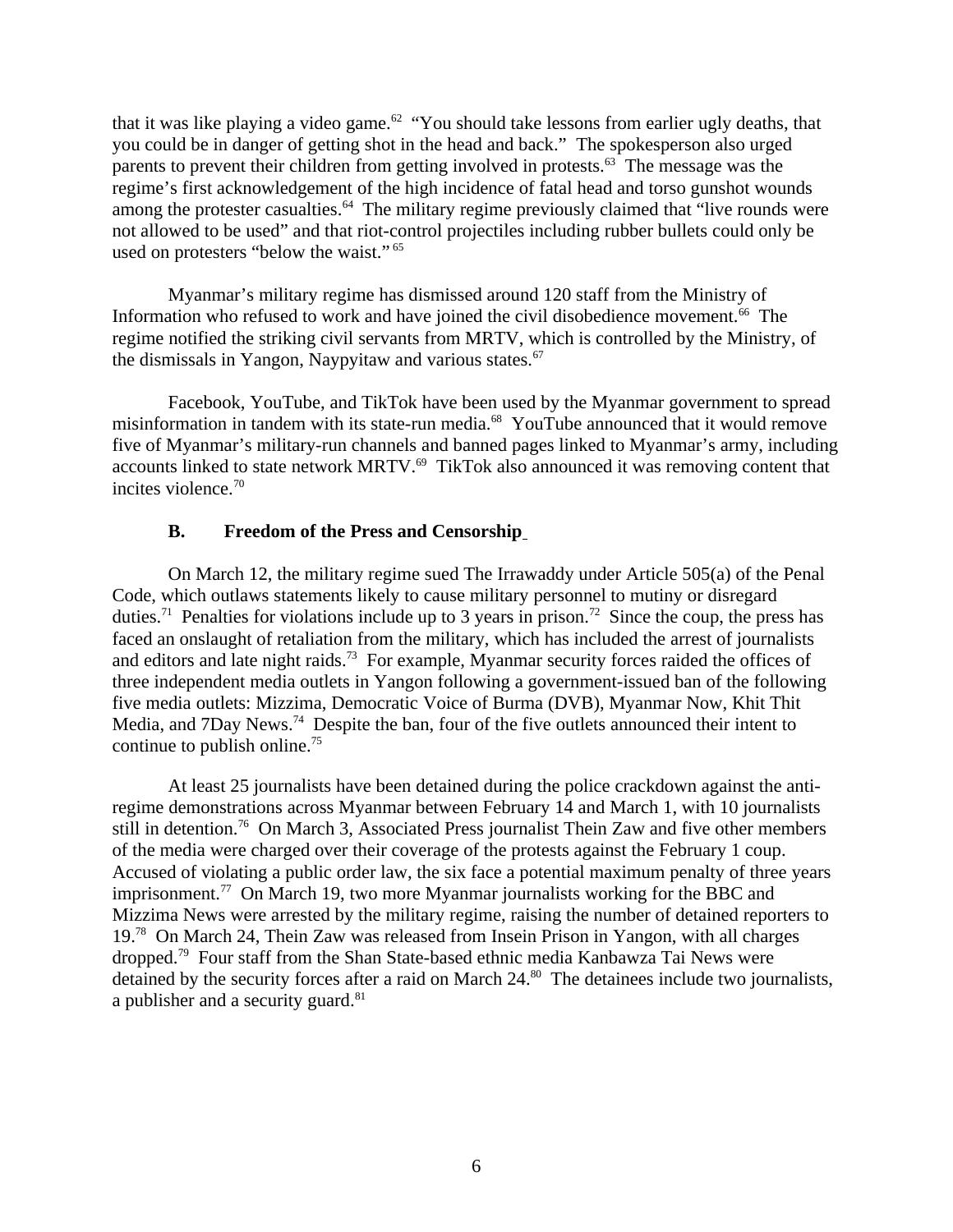### **IV. Economic Development**

### <span id="page-6-3"></span><span id="page-6-2"></span>**A. Economic Development—Legal Framework, Foreign Investment**

According to a report published by the Australian Centre for International Justice and Justice for Myanmar, Indian conglomerate Adani Group, through its subsidiary Adani Ports and Special Economic Zone Limited (the "Adani Ports"), which is building a container port in Yangon under agreement with the Myanmar Economic Corporation (the "MEC"), is funding the Myanmar military.<sup>82</sup> According to certain leaked documents, Adani Ports is paying \$30 million to MEC for "land lease fees." The report alleges that such fees are being used to fund the activities of the Myanmar military.

Justice for Myanmar, an international campaign group, reported that two Dutch pension funds had longstanding economic ties to the Myanmar military.<sup>83</sup> Myanmar government documents revealed that the two Dutch pension fund asset managers, PGGM and APG, held investments in 20 publicly traded companies operating in Myanmar, including businesses in oil and gas, telecommunications, real estate, consumer goods and military technology industries, among others. The investments collectively amounted to approximately US\$2.3 billion. According to Dutch news organization NU.nl, APG and PGGM claimed that they "do not invest in government bonds or Myanmar companies."

### <span id="page-6-1"></span>**B. Economic Development—Infrastructure, Major Projects**

French energy giant Électricité de France ("EDF") has suspended a hydropower project worth more than US\$1.5 billion (2.11 trillion kyat) in Myanmar's Shan State over human rights concerns as the military regime continues to use lethal force to crack down on anti-coup protesters across the country.<sup>84</sup> By March 19, it halted development of the Shweli-3 Project.<sup>85</sup> The 671MW project is a joint development with Japan's Marubeni Corporation and locally owned Myanmar Ayeyar Hinthar Company.<sup>86</sup>

The Japan International Cooperation Agency ("JICA") is working with the Myanmar Economic Corporation ("MEC") on a \$323 million project to build a new bridge connecting central Yangon to the southeastern township of Thanlyin.<sup>87</sup> The 1,928-foot Yangon-Thanlyin Bridge would cross the Bago River, easing traffic congestion and speeding up the flow of goods between the city center and the Thilawa Special Economic Zone, another Japan-backed project.<sup>88</sup> The project, which was agreed in early 2019 and scheduled for completion in 2023, is mostly funded with low interest loans disbursed by JICA to Myanmar in annual installments. Myanmar has also agreed to contribute \$40.6 million towards the cost.<sup>89</sup> Engineers have urged Japan's foreign development agency to cut ties with the MEC given its connections to the Myanmar military and its blacklisting by the U.S. Treasury on March 25 in response to the February 1 coup.<sup>90</sup>

# <span id="page-6-0"></span>**C. Land Seizure**

There have been no material updates since the previous report.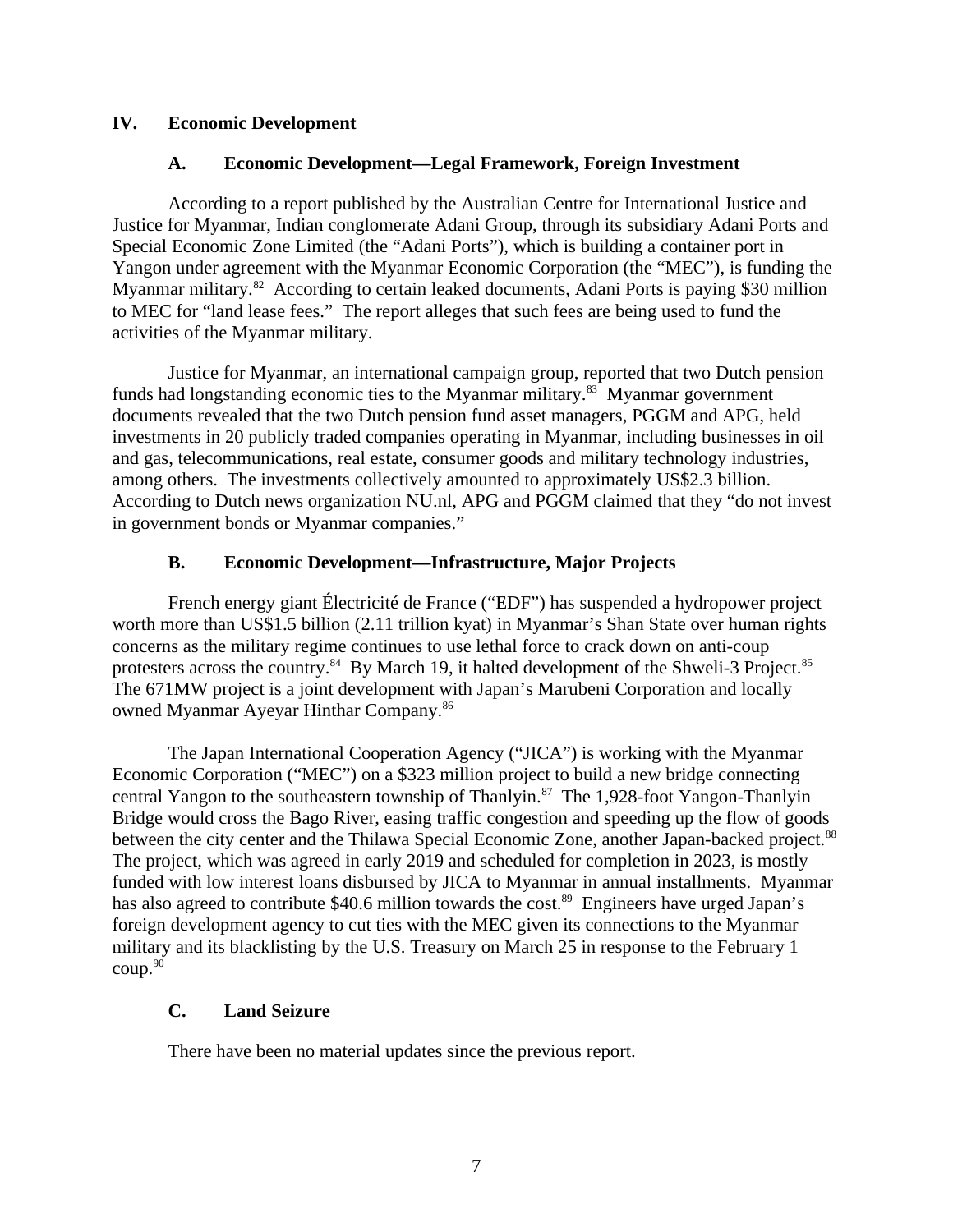### **V. Peace Talks and Ethnic Violence**

#### <span id="page-7-1"></span><span id="page-7-0"></span>**A. Ethnic Violence**

Myanmar's military has conducted a number of airstrikes in southeastern Kayin State since the end of March, forcing thousands of residents to flee into the jungles. $91$  Many of the targeted villages are controlled by the Karen National Union ("KNU"), an ethnic armed group that holds large swathes of territory in the borderlands.<sup>92</sup> A 5-year-old boy died in a bombing and a 12-year-old girl was hit in the face by bomb shrapnel, according to relief organization Free Burma Rangers ("FBR").<sup>93</sup> A high school in Dwe Lo Township was also destroyed in an airstrike, but no casualties were reported as the students were in hiding, FBR said. $94$ Additionally, six people were killed and 11 injured by airstrikes near Hsaw Hti Township.<sup>95</sup> In a statement on March 30, the KNU condemned the Myanmar military's bombing campaign, saying that villagers, including underage children, have been killed by airstrikes and many are injured.<sup>96</sup> The KNU also said it took over an outpost "to stop the terrorizing of villagers and allow people to return safely to their communities." $\frac{1}{2}$  The rebels said Myanmar military troops were moving into KNU-held areas, despite a ceasefire in place since 2015.<sup>98</sup> In a report in the militarycontrolled Global New Light of Myanmar, Gen. Min Aung Hlaing accused the KNU of "dancing to the tune of countries and organizations," which oppose the military regime. $99$  The crackdown is the first time in 20 years airstrikes have been carried out in KNU-controlled territory, said David Eubank, founder of Free Burma Rangers.<sup>100</sup>

Since the airstrikes began, 3,000 people have attempted to cross the Salween River into Thailand and 2,000 were pushed back, according to the KNU.<sup>101</sup> Activist group the Karen Women's Organization ("KWO"), which operates within Kayin State and refugee camps in Thailand, confirmed that the airstrikes had forced 10,000 people in the state from their homes, and 3,000 had crossed into Thailand.<sup>102</sup> Hundreds have also trekked across western Myanmar to cross into the neighboring Indian state of Mizoram.<sup>103</sup>

Earlier in March, the Kachin Independence Army ("KIA") carried out a pre-dawn attack on a Myanmar military outpost near the village of Selzin in Hpakant Township, Kachin State.<sup>104</sup> KIA troops withdrew without occupying the outpost and Myanmar's military then attacked the KIA Battalion 26 headquarters with helicopters.<sup>105</sup> There have been few major clashes between Myanmar's military and the KIA since late 2018, and the two sides were in the process of negotiating a ceasefire.<sup>106</sup> Military tensions resurfaced when the Tatmadaw attacked four KIA outposts in northern Shan State after its February 1 coup.<sup>107</sup> Myanmar's military governing body, the State Administrative Council, declared that it would continue the peace process with ethnic armed organizations, but the KIA said it would stand by the people and has refused to recognize the military regime.<sup>108</sup> Following anti-regime protests in Kachin State, the KIA called on the military's Northern Command not to use live ammunition against protesters.<sup>109</sup> However, two protesters were recently killed during the crackdown, and the KIA has threatened to retaliate if more violence is used against protesters. $110$ 

At the end of March, the KIA attacked a police station in Kyaukgyi village-tract in Shwegu Township, Kachin State.<sup>111</sup> A spokesman for the KIA said the attack was carried out because police are involved in lethal crackdowns on anti-military regime protesters.<sup>112</sup> A police officer was reportedly injured in the KIA attack.<sup>113</sup> More than 400 government employees,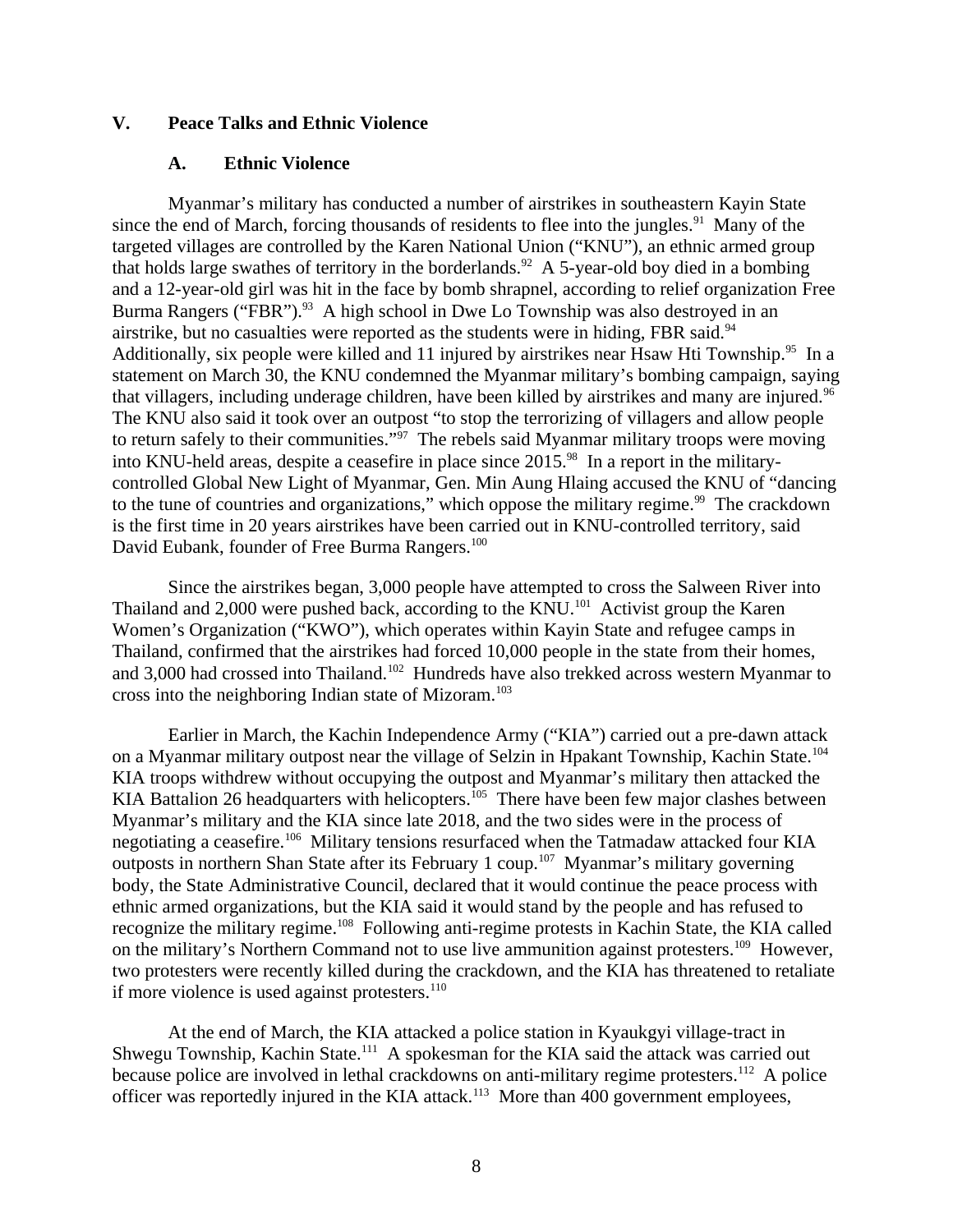including policemen, are participating in the civil disobedience movement in Shwegu.<sup>114</sup> According to the information gathered by The Irrawaddy, at least 40 police have joined the movement in Kachin State and some have sought refuge in KIA-controlled areas for fear of arrest.<sup>115</sup> The armed group also carried out an artillery attack on a police outpost in Hpakant on March 18.<sup>116</sup> In response, the military returned artillery fire and carried out airstrikes on KIA battalions 11 and 14 in Namti and Tanai Townships on March 21.<sup>117</sup>

Other ethnic armed groups, including Restoration Council of Shan State ("RCSS"), the Ta'ang National Liberation Army ("TNLA"), United Wa State Army and Arakan Army, have either issued statements condemning the Tatmadaw's treatment of protestors or remained silent, but they have not made any military moves against the Tatmadaw.<sup>118</sup> However, clashes between the RCSS and its rivals, such as the TNLA, have risen since the coup.<sup>119</sup>

### <span id="page-8-0"></span>**B. Peace Talks**

The KNU declined the Tatmadaw's invitation to attend an event organized to mark Armed Forces Day on March 27.<sup>120</sup> The KNU said, "The KNU will only attend ceremonies that reflect dignity, humanity, justice and freedom for all."<sup>121</sup> The All Burma Students' Democratic Front and Pa-O National Liberation Organization also said they would not attend the event.<sup>122</sup> The Peace Process Steering Team of the Nationwide Ceasefire Agreement signatories announced in February that it fully supports the resistance against the military regime and has halted political dialogue with the military council. $123$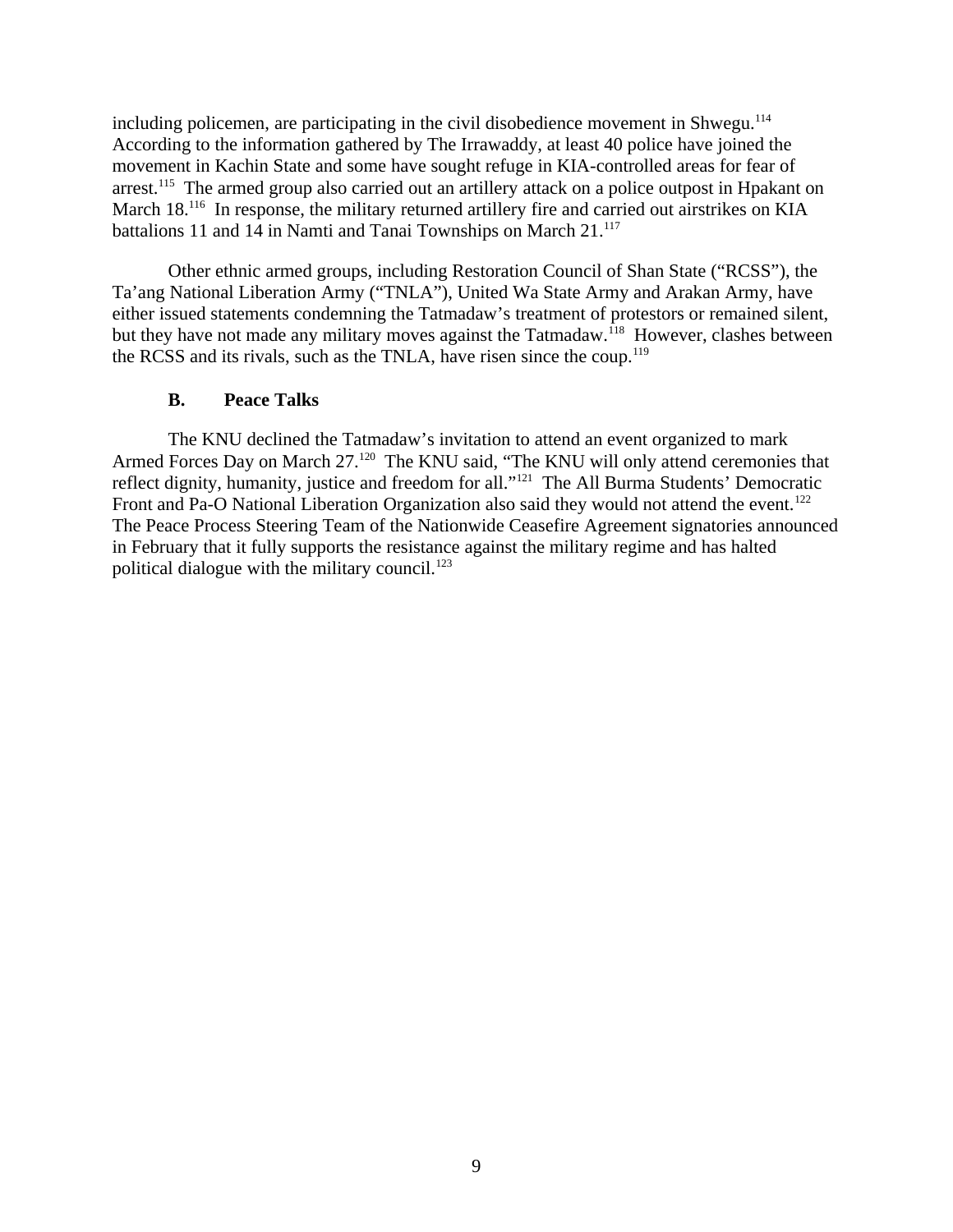The Irrawaddy, March 28, 2021: [https://www.irrawaddy.com/news/burma/day-terror-dishonor-sees-100-slain-myanmar-military](https://www.irrawaddy.com/news/burma/day-terror-dishonor-sees-100-slain-myanmar-military-regime.html)[regime.html;](https://www.irrawaddy.com/news/burma/day-terror-dishonor-sees-100-slain-myanmar-military-regime.html) The Irrawaddy, March 28, 2021: [https://www.irrawaddy.com/news/burma/weekend-bloodshed-continues-push](https://www.irrawaddy.com/news/burma/weekend-bloodshed-continues-push-myanmar-death-toll-higher.html)[myanmar-death-toll-higher.html.](https://www.irrawaddy.com/news/burma/weekend-bloodshed-continues-push-myanmar-death-toll-higher.html)

 The Irrawaddy, March 27, 2021: [https://www.irrawaddy.com/news/burma/myanmar-regime-kills-23-protesters-marks-armed](https://www.irrawaddy.com/news/burma/myanmar-regime-kills-23-protesters-marks-armed-forces-day.html)[forces-day.html.](https://www.irrawaddy.com/news/burma/myanmar-regime-kills-23-protesters-marks-armed-forces-day.html)

*Id*.

*Id*.

*Id*.

*Id*.

*Id*.

 The Irrawaddy, March 28, 2021: [https://www.irrawaddy.com/news/burma/wounded-mandalay-volunteer-burned-alive-by](https://www.irrawaddy.com/news/burma/wounded-mandalay-volunteer-burned-alive-by-myanmar-regime.html)[myanmar-regime.html.](https://www.irrawaddy.com/news/burma/wounded-mandalay-volunteer-burned-alive-by-myanmar-regime.html)

 The Irrawaddy, March 26, 2021: [https://www.irrawaddy.com/news/burma/protest-fatalities-hands-myanmar-military-regime-now](https://www.irrawaddy.com/news/burma/protest-fatalities-hands-myanmar-military-regime-now-stand-327.html)[stand-327.html.](https://www.irrawaddy.com/news/burma/protest-fatalities-hands-myanmar-military-regime-now-stand-327.html)

*Id*.

*Id*.

*Id*.

*Id*.

*Id*.

*Id*.

 *See e.g.*, Mizzima, March 3, 2021: [https://mizzima.com/article/six-shot-dead-latest-protests-medics;](https://mizzima.com/article/six-shot-dead-latest-protests-medics) Mizzima, March 4, 2021: [https://mizzima.com/article/myanmar-protesters-return-streets-0;](https://mizzima.com/article/myanmar-protesters-return-streets-0) Mizzima, March 5, 2021: [https://mizzima.com/article/another](https://mizzima.com/article/another-death-myanmar-un-set-meet-crisis)[death-myanmar-un-set-meet-crisis;](https://mizzima.com/article/another-death-myanmar-un-set-meet-crisis) Mizzima, March 7, 2021: [https://mizzima.com/article/myanmar-protests-continue-junta](https://mizzima.com/article/myanmar-protests-continue-junta-threatens-sack-striking-civil-servants)[threatens-sack-striking-civil-servants;](https://mizzima.com/article/myanmar-protests-continue-junta-threatens-sack-striking-civil-servants) Mizzima, March 7, 2021: [https://mizzima.com/article/myanmar-protesters-rally-after](https://mizzima.com/article/myanmar-protesters-rally-after-overnight-raids-nld-officials)[overnight-raids-nld-officials;](https://mizzima.com/article/myanmar-protesters-rally-after-overnight-raids-nld-officials) Mizzima, March 8, 2021: [https://mizzima.com/article/protesters-rally-after-overnight-raids-opposition](https://mizzima.com/article/protesters-rally-after-overnight-raids-opposition-figures)[figures;](https://mizzima.com/article/protesters-rally-after-overnight-raids-opposition-figures) Mizzima, March 15, 2021: [https://mizzima.com/article/myanmar-declares-martial-law-yangon-townships-after-deadly-day;](https://mizzima.com/article/myanmar-declares-martial-law-yangon-townships-after-deadly-day) Mizzima, March 24, 2021: [https://mizzima.com/article/protests-continue-amid-oppression-and-illegal-arrests-myanmar.](https://mizzima.com/article/protests-continue-amid-oppression-and-illegal-arrests-myanmar)

 The New York Times, March 23, 2021: [https://www.nytimes.com/2021/03/23/world/asia/bangladesh-rohingya-fire](https://www.nytimes.com/2021/03/23/world/asia/bangladesh-rohingya-fire-refugees.html)[refugees.html.](https://www.nytimes.com/2021/03/23/world/asia/bangladesh-rohingya-fire-refugees.html)

United Nations, March 23, 2021: [https://news.un.org/en/story/2021/03/1088012.](https://news.un.org/en/story/2021/03/1088012)

 The New York Times, March 23, 2021: [https://www.nytimes.com/2021/03/23/world/asia/bangladesh-rohingya-fire](https://www.nytimes.com/2021/03/23/world/asia/bangladesh-rohingya-fire-refugees.html)[refugees.html.](https://www.nytimes.com/2021/03/23/world/asia/bangladesh-rohingya-fire-refugees.html)

 Reuters, March 23, 2021: [https://www.reuters.com/article/us-bangladesh-rohingya-fire-un-idUSKBN2BF15G.](https://www.reuters.com/article/us-bangladesh-rohingya-fire-un-idUSKBN2BF15G) *Id.*

22 United Nations, March 23, 2021: [https://news.un.org/en/story/2021/03/1088012.](https://news.un.org/en/story/2021/03/1088012)

*Id.*

 Reuters, March 23, 2021: [https://www.reuters.com/article/us-bangladesh-rohingya-fire-un-idUSKBN2BF15G.](https://www.reuters.com/article/us-bangladesh-rohingya-fire-un-idUSKBN2BF15G) *Id.*

26 UNHCR, March 30, 2021: [https://www.unhcr.org/news/briefing/2021/3/6062de884/unhcr-rushing-support-aid](https://www.unhcr.org/news/briefing/2021/3/6062de884/unhcr-rushing-support-aid-rohingya-refugees-affected-weeks-massive-fire.html)[rohingya-refugees-affected-weeks-massive-fire.html.](https://www.unhcr.org/news/briefing/2021/3/6062de884/unhcr-rushing-support-aid-rohingya-refugees-affected-weeks-massive-fire.html)

 Reuters, March 3, 2021: [https://www.reuters.com/article/us-bangladesh-rohingya-idUSKCN2AV2BL.](https://www.reuters.com/article/us-bangladesh-rohingya-idUSKCN2AV2BL) *Id.*

 Reuters, March 17, 2021: [https://www.reuters.com/article/us-bangladesh-rohingya-un/u-n-makes-first-visit-to](https://www.reuters.com/article/us-bangladesh-rohingya-un/u-n-makes-first-visit-to-remote-bangladesh-island-since-rohingya-moved-idUSKBN2B90OJ)[remote-bangladesh-island-since-rohingya-moved-idUSKBN2B90OJ.](https://www.reuters.com/article/us-bangladesh-rohingya-un/u-n-makes-first-visit-to-remote-bangladesh-island-since-rohingya-moved-idUSKBN2B90OJ)

*Id.*

*Id.*

 Dhaka Tribune, March 31, 2021: [https://www.dhakatribune.com/bangladesh/rohingya-crisis/2021/03/31/rohingya](https://www.dhakatribune.com/bangladesh/rohingya-crisis/2021/03/31/rohingya-relocation-2-495-set-for-bhasan-char-in-6th-phase)[relocation-2-495-set-for-bhasan-char-in-6th-phase.](https://www.dhakatribune.com/bangladesh/rohingya-crisis/2021/03/31/rohingya-relocation-2-495-set-for-bhasan-char-in-6th-phase)

33 The Irrawaddy, March 18, 2021: [https://www.irrawaddy.com/news/burma/myanmar-regime-announces-fresh-corruption-case](https://www.irrawaddy.com/news/burma/myanmar-regime-announces-fresh-corruption-case-daw-aung-san-suu-kyi.html)[daw-aung-san-suu-kyi.html;](https://www.irrawaddy.com/news/burma/myanmar-regime-announces-fresh-corruption-case-daw-aung-san-suu-kyi.html) *see also* Frontier Myanmar, Mar. 18, 2021: [https://www.frontiermyanmar.net/en/aung-san-suu-kyi-to](https://www.frontiermyanmar.net/en/aung-san-suu-kyi-to-face-new-corruption-charges-regime-says-on-state-tv/)[face-new-corruption-charges-regime-says-on-state-tv/.](https://www.frontiermyanmar.net/en/aung-san-suu-kyi-to-face-new-corruption-charges-regime-says-on-state-tv/)

 The Irrawaddy, March 18, 2021: [https://www.irrawaddy.com/news/burma/myanmar-regime-announces-fresh-corruption-case](https://www.irrawaddy.com/news/burma/myanmar-regime-announces-fresh-corruption-case-daw-aung-san-suu-kyi.html)[daw-aung-san-suu-kyi.html.](https://www.irrawaddy.com/news/burma/myanmar-regime-announces-fresh-corruption-case-daw-aung-san-suu-kyi.html)

 The Irrawaddy, March 11, 2021: [https://www.irrawaddy.com/news/burma/myanmars-military-junta-launches-corruption-probe](https://www.irrawaddy.com/news/burma/myanmars-military-junta-launches-corruption-probe-suu-kyi-president.html)[suu-kyi-president.html.](https://www.irrawaddy.com/news/burma/myanmars-military-junta-launches-corruption-probe-suu-kyi-president.html)

 The Irrawaddy, March 16, 2021: [https://www.irrawaddy.com/news/burma/martial-law-myanmar-military-commanders](https://www.irrawaddy.com/news/burma/martial-law-myanmar-military-commanders-empowered-issue-death-penalty.html)[empowered-issue-death-penalty.html.](https://www.irrawaddy.com/news/burma/martial-law-myanmar-military-commanders-empowered-issue-death-penalty.html)

*Id.*

Mizzima, April 1, 2021: [https://www.mizzima.com/article/un-envoy-urges-action-prevent-myanmar-civil-war.](https://www.mizzima.com/article/un-envoy-urges-action-prevent-myanmar-civil-war)

*Id.*

Mizzima, March 5, 2021: [https://www.mizzima.com/article/us-tightens-export-controls-myanmar.](https://www.mizzima.com/article/us-tightens-export-controls-myanmar)

 The Irrawaddy, March 26, 2021: [https://www.irrawaddy.com/news/burma/us-uk-sanction-myanmar-military-owned](https://www.irrawaddy.com/news/burma/us-uk-sanction-myanmar-military-owned-conglomerates.html)[conglomerates.html.](https://www.irrawaddy.com/news/burma/us-uk-sanction-myanmar-military-owned-conglomerates.html)

*Id.*

*Id.*

Mizzima, March 1, 2021: [https://www.mizzima.com/article/eu-condemns-myanmar-crackdown-confirms-sanctions.](https://www.mizzima.com/article/eu-condemns-myanmar-crackdown-confirms-sanctions)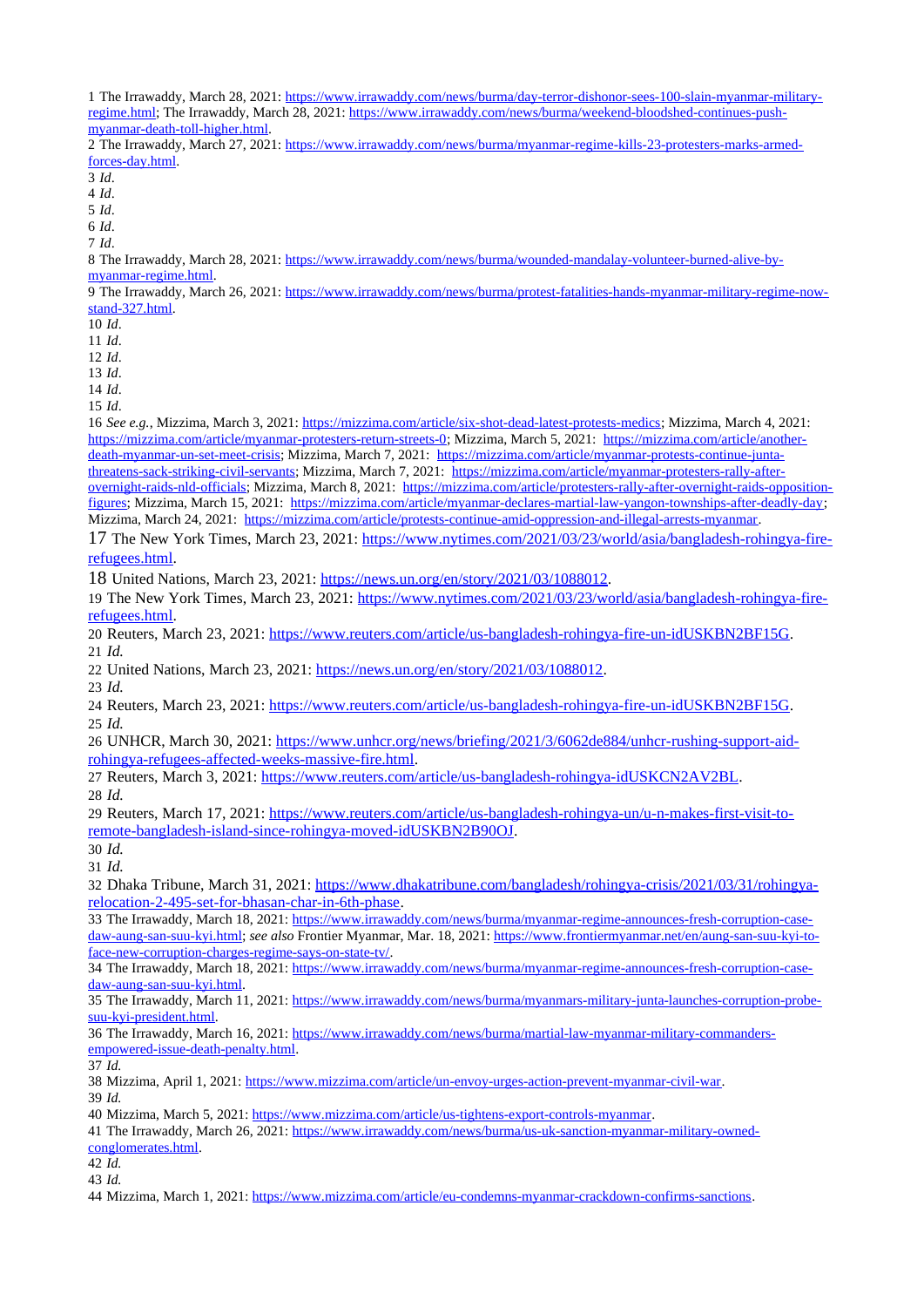Mizzima, March 6, 2021: [https://www.mizzima.com/article/us-ambassador-calls-end-violence-phone-call-myanmar-deputy](https://www.mizzima.com/article/us-ambassador-calls-end-violence-phone-call-myanmar-deputy-commander-chief)[commander-chief.](https://www.mizzima.com/article/us-ambassador-calls-end-violence-phone-call-myanmar-deputy-commander-chief)

 Mizzima, March 2, 2021: [https://www.mizzima.com/article/italy-summons-myanmar-envoy-over-protest-crackdown.](https://www.mizzima.com/article/italy-summons-myanmar-envoy-over-protest-crackdown) Mizzima, March 29, 2021: [https://www.mizzima.com/article/myanmar-bloodshed-absolutely-outrageous-biden.](https://www.mizzima.com/article/myanmar-bloodshed-absolutely-outrageous-biden) *Id.*, see also Mizzima, March 30, 2021: [https://www.mizzima.com/article/france-denounces-blind-and-deadly-violence-myanmar.](https://www.mizzima.com/article/france-denounces-blind-and-deadly-violence-myanmar) The Irrawaddy, March 31, 2021: [https://www.irrawaddy.com/news/burma/japan-suspends-new-aid-programs-myanmar](https://www.irrawaddy.com/news/burma/japan-suspends-new-aid-programs-myanmar-massacres.html)[massacres.html.](https://www.irrawaddy.com/news/burma/japan-suspends-new-aid-programs-myanmar-massacres.html) *Id.* The Irrawaddy, March 20, 2021: [https://www.irrawaddy.com/news/burma/french-energy-giant-halts-myanmar-hydropower](https://www.irrawaddy.com/news/burma/french-energy-giant-halts-myanmar-hydropower-project-human-rights-concerns.html)[project-human-rights-concerns.html;](https://www.irrawaddy.com/news/burma/french-energy-giant-halts-myanmar-hydropower-project-human-rights-concerns.html) Frontier Myanmar, March 31, 2021: [https://www.frontiermyanmar.net/en/german-company](https://www.frontiermyanmar.net/en/german-company-halts-supply-of-myanmar-bank-note-components/)[halts-supply-of-myanmar-bank-note-components/.](https://www.frontiermyanmar.net/en/german-company-halts-supply-of-myanmar-bank-note-components/) The Irrawaddy, March 17, 2021: [https://www.irrawaddy.com/news/burma/foreign-oil-gas-companies-urged-suspend-business](https://www.irrawaddy.com/news/burma/foreign-oil-gas-companies-urged-suspend-business-ties-myanmar-military-regime.html)[ties-myanmar-military-regime.html.](https://www.irrawaddy.com/news/burma/foreign-oil-gas-companies-urged-suspend-business-ties-myanmar-military-regime.html) Mizzima, March 3, 2021: [https://www.mizzima.com/article/asean-ready-assist-myanmar.](https://www.mizzima.com/article/asean-ready-assist-myanmar) The Irrawaddy, March 12, 2021: [https://www.irrawaddy.com/news/burma/uk-asks-citizens-leave-military-ruled-myanmar.html.](https://www.irrawaddy.com/news/burma/uk-asks-citizens-leave-military-ruled-myanmar.html) Mizzima, March 5, 2021: [https://www.mizzima.com/article/un-expert-urges-global-arms-embargo-myanmar.](https://www.mizzima.com/article/un-expert-urges-global-arms-embargo-myanmar) The Irrawaddy, March 24, 2021: [https://www.irrawaddy.com/news/burma/china-russia-express-deep-concern-myanmars-protest](https://www.irrawaddy.com/news/burma/china-russia-express-deep-concern-myanmars-protest-death-toll-mounts.html)[death-toll-mounts.html.](https://www.irrawaddy.com/news/burma/china-russia-express-deep-concern-myanmars-protest-death-toll-mounts.html) Mizzima, March 8 2021: [https://www.mizzima.com/article/china-puts-forward-proposal-address-myanmar-tensions.](https://www.mizzima.com/article/china-puts-forward-proposal-address-myanmar-tensions) The Irrawaddy, March 22, 2021: [https://www.irrawaddy.com/news/burma/myanmar-regime-outlaws-committee-representing](https://www.irrawaddy.com/news/burma/myanmar-regime-outlaws-committee-representing-ousted-lawmakers-associates.html)[ousted-lawmakers-associates.html](https://www.irrawaddy.com/news/burma/myanmar-regime-outlaws-committee-representing-ousted-lawmakers-associates.html) *Id.* The Irrawaddy, March 22, 2021: [https://www.irrawaddy.com/news/burma/social-media-campaign-shames-adult-children-senior](https://www.irrawaddy.com/news/burma/social-media-campaign-shames-adult-children-senior-myanmar-junta-members.html)[myanmar-junta-members.html](https://www.irrawaddy.com/news/burma/social-media-campaign-shames-adult-children-senior-myanmar-junta-members.html) *Id.* The Irrawaddy, March 27, 2021: [https://www.irrawaddy.com/news/burma/myanmar-regime-unwittingly-acknowledges-shoot](https://www.irrawaddy.com/news/burma/myanmar-regime-unwittingly-acknowledges-shoot-kill-policy-protesters.html)[kill-policy-protesters.html](https://www.irrawaddy.com/news/burma/myanmar-regime-unwittingly-acknowledges-shoot-kill-policy-protesters.html) *Id. Id. Id.* The Irrawaddy, March 30, 2021: [https://www.irrawaddy.com/news/burma/myanmar-regime-sacks-120-striking-staff-state-run](https://www.irrawaddy.com/news/burma/myanmar-regime-sacks-120-striking-staff-state-run-broadcast-service.html)[broadcast-service.html](https://www.irrawaddy.com/news/burma/myanmar-regime-sacks-120-striking-staff-state-run-broadcast-service.html) *Id.* Deutsche Welle, March 5, 2021:<https://www.dw.com/en/us-slaps-export-sanctions-on-myanmar-after-protest-deaths/a-56778445> *Id. Id.* The Irrawaddy, March 12, 2021: [https://www.irrawaddy.com/news/burma/myanmar-military-regime-sues](https://www.irrawaddy.com/news/burma/myanmar-military-regime-sues-irrawaddy.html)[irrawaddy.html.](https://www.irrawaddy.com/news/burma/myanmar-military-regime-sues-irrawaddy.html) BBC, February 6, 2021: [https://www.bbc.com/news/world-asia-55960284.](https://www.bbc.com/news/world-asia-55960284) 73 Radio Free Asia: March 9, 2021: [https://www.rfa.org/english/news/myanmar/media-outlet-raids-](https://www.rfa.org/english/news/myanmar/media-outlet-raids-03092021171231.html)[03092021171231.html.](https://www.rfa.org/english/news/myanmar/media-outlet-raids-03092021171231.html) *Id. Id.* The Irrawaddy, March 1, 2021: [https://www.irrawaddy.com/news/burma/ten-journalists-held-myanmars-regime-protest](https://www.irrawaddy.com/news/burma/ten-journalists-held-myanmars-regime-protest-coverage.html)[coverage.html](https://www.irrawaddy.com/news/burma/ten-journalists-held-myanmars-regime-protest-coverage.html) AP News, March 3, 2021: [https://apnews.com/article/aung-san-suu-kyi-journalists-myanmar-media-yangon-](https://apnews.com/article/aung-san-suu-kyi-journalists-myanmar-media-yangon-77a8823a3aed8808ec74dd2a5c3be1ac)[77a8823a3aed8808ec74dd2a5c3be1ac](https://apnews.com/article/aung-san-suu-kyi-journalists-myanmar-media-yangon-77a8823a3aed8808ec74dd2a5c3be1ac) The Irrawaddy, March 19, 2021: [https://www.irrawaddy.com/news/burma/two-arrests-total-18-journalists-detained-myanmar](https://www.irrawaddy.com/news/burma/two-arrests-total-18-journalists-detained-myanmar-regime.html)[regime.html](https://www.irrawaddy.com/news/burma/two-arrests-total-18-journalists-detained-myanmar-regime.html) WRAL.com, March 24, 2021:<https://www.wral.com/ap-journalist-thein-zaw-says-hes-being-released-in-myanmar/19591587/> The Irrawaddy, March 25, 2021: [https://www.irrawaddy.com/news/burma/myanmars-military-regime-arrests-four-media-staff](https://www.irrawaddy.com/news/burma/myanmars-military-regime-arrests-four-media-staff-shan-state.html)[shan-state.html](https://www.irrawaddy.com/news/burma/myanmars-military-regime-arrests-four-media-staff-shan-state.html) *Id.* Mizzima, March 31, 2021: [https://mizzima.com/article/indian-mega-company-adani-group-funding-military-brutality-myanmar.](https://mizzima.com/article/indian-mega-company-adani-group-funding-military-brutality-myanmar) Mizzima, March 31, 2021: [https://mizzima.com/article/dutch-pensions-funds-invest-23-billion-myanmar-military-companies.](https://mizzima.com/article/dutch-pensions-funds-invest-23-billion-myanmar-military-companies) 84 The Irrawaddy, March 20, 2021: [https://www.irrawaddy.com/news/burma/french-energy-giant-halts-myanmar-hydropower](https://www.irrawaddy.com/news/burma/french-energy-giant-halts-myanmar-hydropower-project-human-rights-concerns.html)[project-human-rights-concerns.html](https://www.irrawaddy.com/news/burma/french-energy-giant-halts-myanmar-hydropower-project-human-rights-concerns.html) *Id*. *Id*. 87 Myanmar Now, March 26, 2021: [https://www.myanmar-now.org/en/news/japan-must-abandon-project-with-military-owned](https://www.myanmar-now.org/en/news/japan-must-abandon-project-with-military-owned-company-to-build-bridge-in-yangon-say-engineers)[company-to-build-bridge-in-yangon-say-engineers](https://www.myanmar-now.org/en/news/japan-must-abandon-project-with-military-owned-company-to-build-bridge-in-yangon-say-engineers) *Id*. *Id*. *Id*. CNN, March 31, 2021: [https://edition.cnn.com/2021/03/31/asia/myanmar-airstrike-children-intl-hnk/index.html.](https://edition.cnn.com/2021/03/31/asia/myanmar-airstrike-children-intl-hnk/index.html) *Id*. *Id*. *Id*.